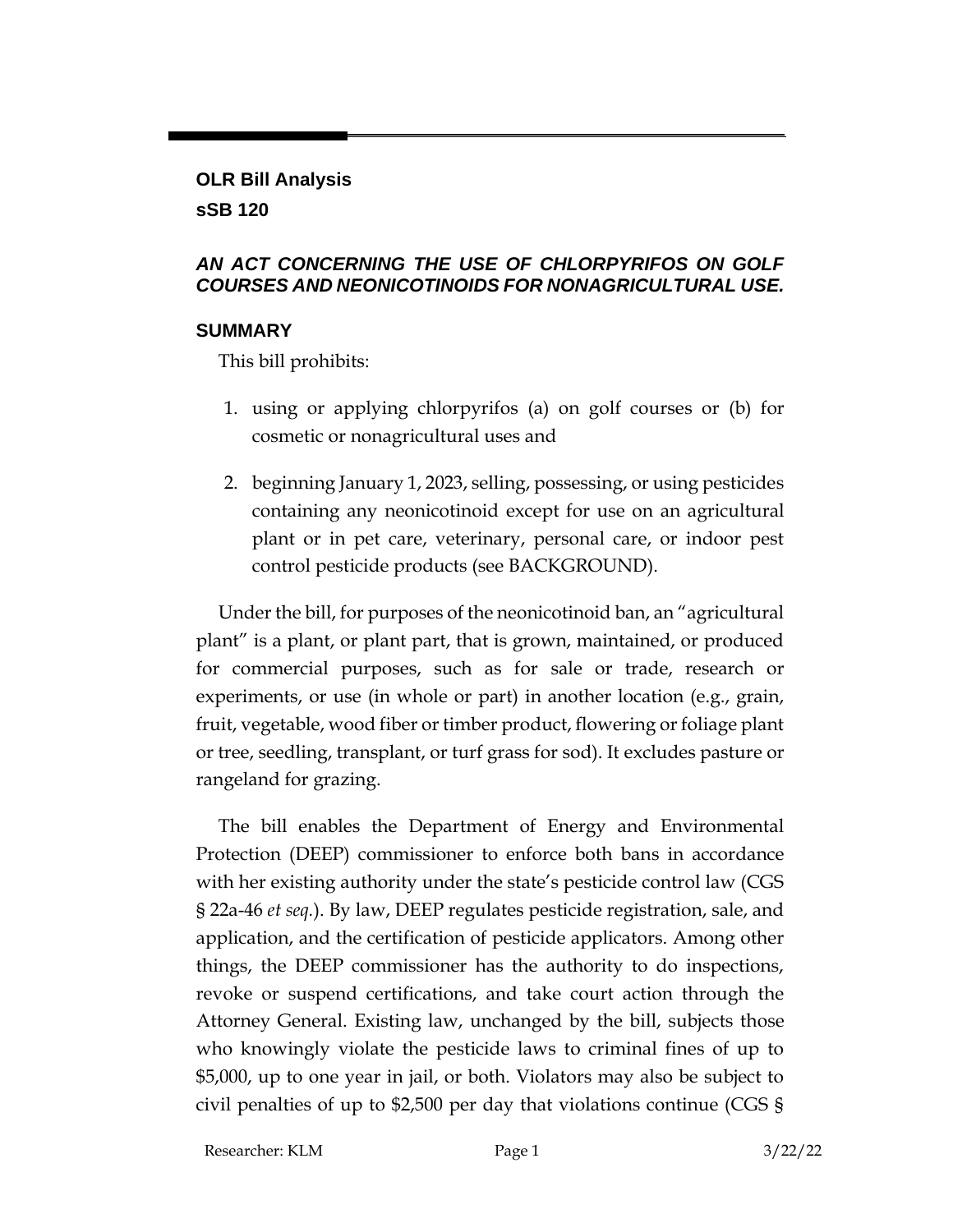22a-63).

EFFECTIVE DATE: October 1, 2022

#### **BACKGROUND**

# **AGRICULTURE UNDER § 1-1(***q***)**

The state's general definitions of agriculture and farming include, among other things, soil cultivation, dairying, forestry, raising or harvesting an agricultural commodity, including raising, shearing, feeding, caring for, training, and managing livestock, including horses, bees (honey production), poultry, fur-bearing animals, and wildlife. The terms also include such things as aquaculture; operating or maintaining a farm and its equipment (as part of farming operations); harvesting or producing maple syrup or lumber (as part of farming operations); harvesting mushrooms; hatching poultry; making or maintaining ditches or waterways for farming; and certain actions to market or sell farm products.

## **CHLORPYRIFOS**

Chlorpyrifos is a "restricted use" organophosphate pesticide used mainly to control foliage and soil-borne insect pests. By law, because chlorpyrifos is a restricted use pesticide, it may only be applied by someone certified under state law to do so, or by someone directly supervised by a certified individual. Restricted use pesticides are those classified by the federal Environmental Protection Agency (EPA) or DEEP as they may cause unreasonable adverse health or environmental effects.

There is an ongoing review and assessment of the pesticide's registration. In 2021, EPA issued a final rule revoking the tolerances of chlorpyrifos (i.e., the maximum amount of a pesticide that may remain in or on a food), as of February 28, 2022. The tolerance revocation applies to land and greenhouse food crops and certain commercial livestock uses.

#### **NEONICOTINOID**

By law, a neonicotinoid is a pesticide that selectively acts on an